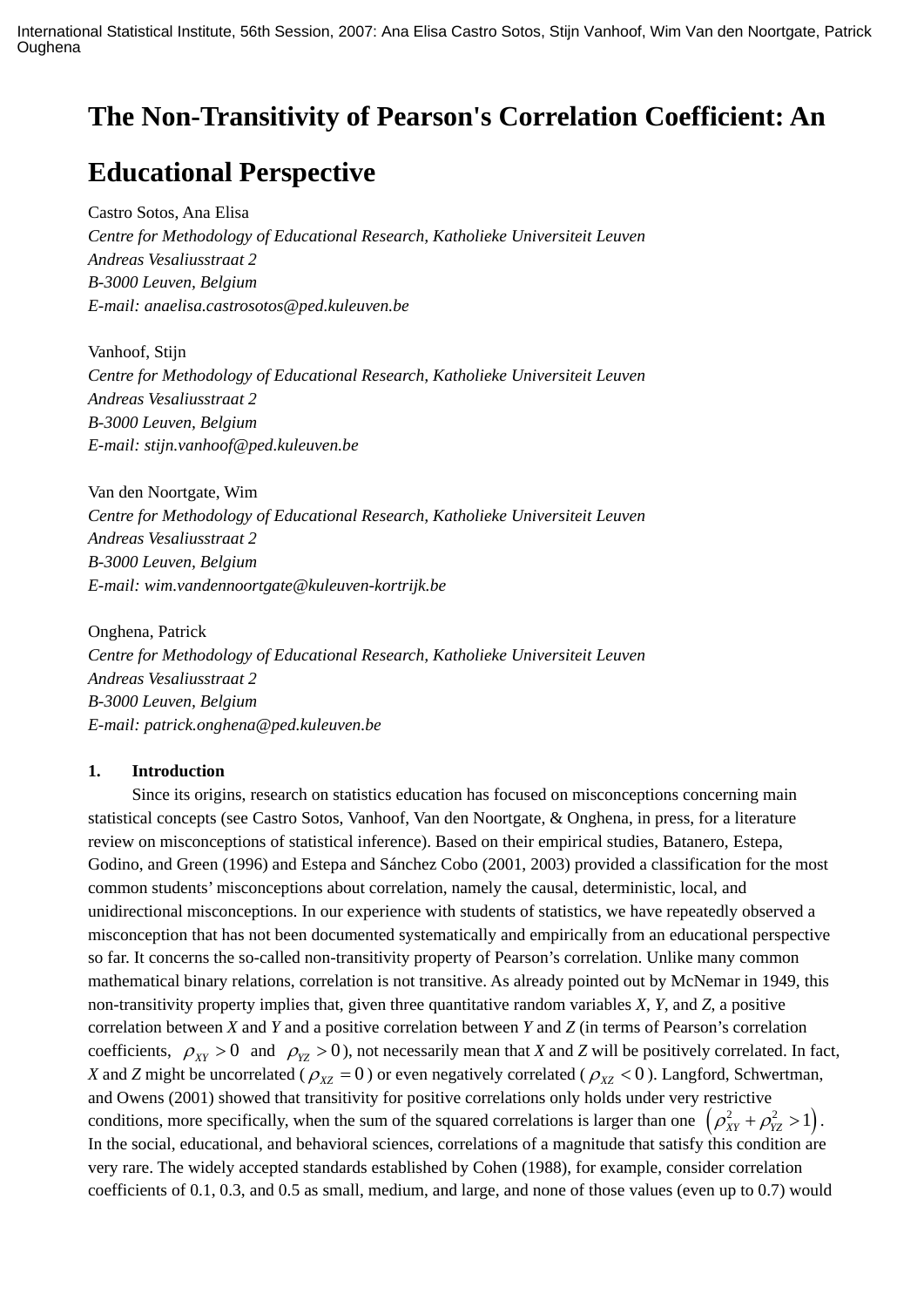satisfy the necessary condition above. The mathematical boundary for transitivity is much higher than correlations that can be expected in practice.

An alternative way of looking at the non-transitivity property is by squaring the correlations. The square of a Pearson's coefficient is the amount of shared variance between variables. By representing the amounts of shared variance via Venn diagrams (as is done in Figure 1 for  $\rho_{yy} = \rho_{yz} = 0.5$ ), it is easier to see that even if both X and Z are positively correlated with a variable Y, X, and Z might be uncorrelated, as shown in the figure by an empty intersection of X and Z.



*Figure 1: Non-Transitivity as Shared Variance for*  $\rho_{XY} = \rho_{YZ} = 0.5 \left( \rho_{XY}^2 = \rho_{YZ}^2 = 0.25 \right)$ 

### **2. Research Aim and Questions**

The study presented here aimed to explore whether university students of statistics know that correlation is not transitive and how often the transitivity misconception appears. We also attempted to answer three additional questions. First, does the type of representation (Pearson's coefficients or shared variances) make a difference in the number of students who fall into the misconception? Second, is there an effect of the size of the correlations involved? Finally, does a context for the problem (vs. a theoretical wording) have an influence on the misconception? It can be argued that the perception of such property might be greatly influenced by the contextualization (e.g., correlations between school grades) and we wanted to identify the misconception independently from the context.

#### **3. Methods and Procedures**

A questionnaire including a multiple-choice problem that addressed the research questions was constructed and distributed in January 2007 to 279 university students (182 females, 97 males) from different disciplines (Mathematics, Psychology, Medicine…) who were following statistics courses at the Universidad Complutense de Madrid (Spain). Most participants were in their first year (70.61%) and had never followed a university statistics course before (64.87%). The questionnaires were completed during class time and there were several versions according to three factors: the way the transitivity problem was stated (in terms of Pearson's coefficients or shared variances), the values of the correlations for *XY* and *YZ* (0.3, 0.5, or 0.7), and whether the problem was contextualized or not (the context of the problem, when available, referred to school grades in Mathematics, English, and French). The combination of these factors resulted in 12 different versions of the problem; each of them was presented to 22 to 24 students. The problem presented the students with the (squared) correlations between *X* and *Y*, and *Y* and *Z,* and asked them to select all correct answers from five options about the correlation between *X* and *Z*: a) It will be positive, b) It can be zero, c) It will be higher than 0.5, d) It can be negative, and e) It will be between  $-1$  and 1. A simple coding for the answers was used. Every time a student selected options a) or/and c), the transitivity misconception was considered to be "present". Any other combination of item options was coded as "no transitivity". "Perfectly correct answers" were those given by the combination b) + d) + e).

After an exploratory analysis of the results, we constructed a log-linear model for the variable "falling into the transitivity misconception" (values 1 or 0) and factors: type of correlation (Pearson's coefficients or shared variances), size of correlation (0.3, 0.5, or 0.7), and contextualization (context or context-free problem).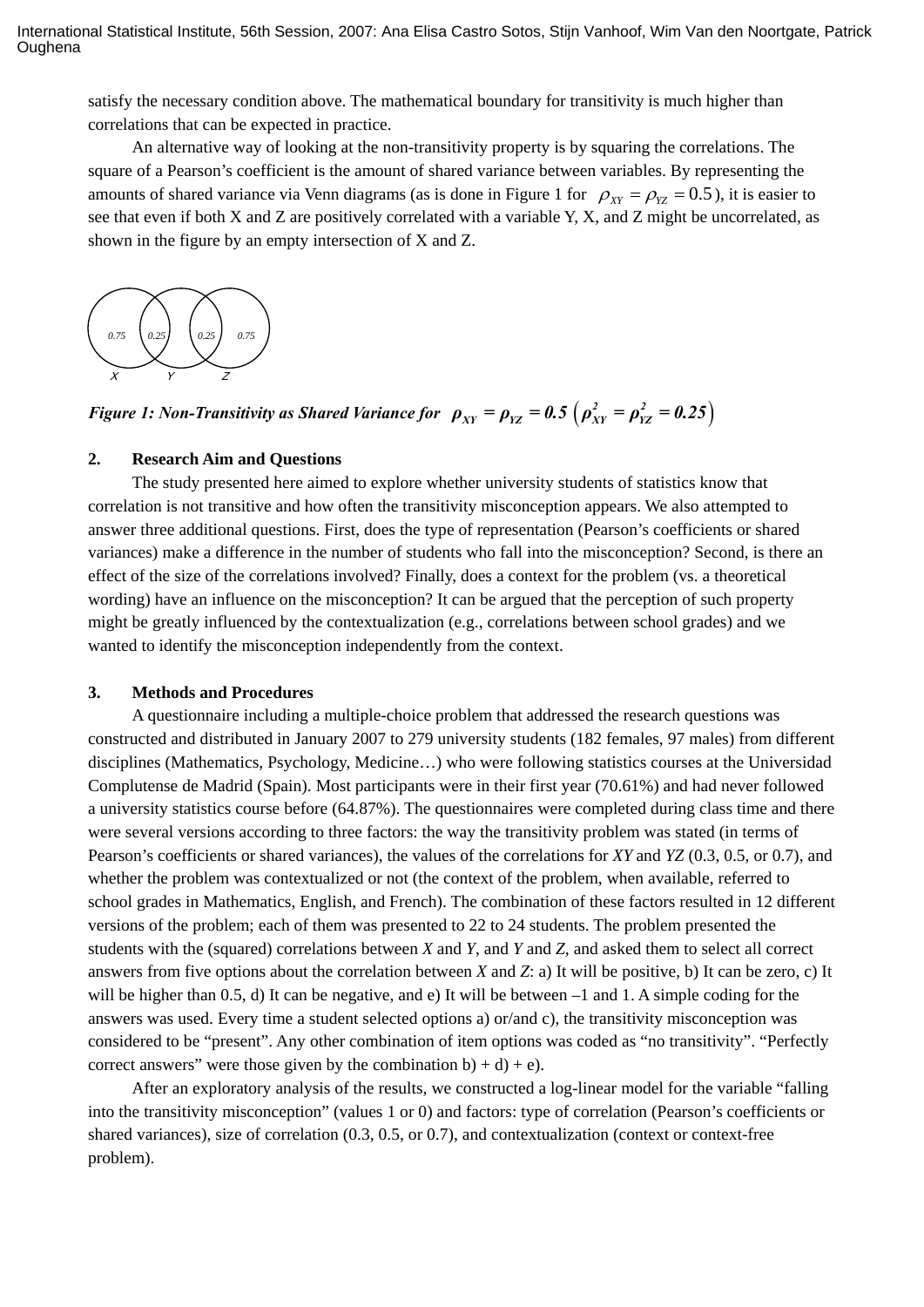International Statistical Institute, 56th Session, 2007: Ana Elisa Castro Sotos, Stijn Vanhoof, Wim Van den Noortgate, Patrick **Oughena** 

### **4. Results**

34.77% of the students fell into the transitivity misconception and only a small number of students answered the problem completely correct (see Table 1).

| Missing     | <b>Transitivity Present</b> | No Transitivity          | Total                      |  |
|-------------|-----------------------------|--------------------------|----------------------------|--|
|             |                             | <b>Perfectly Correct</b> | Other                      |  |
| $6(2.15\%)$ | 97(34.77%)                  | $23(8.24\%)$             | $153(54.84\%)$ 279 (100 %) |  |

Table 2 shows the proportional distribution of the transitivity misconception for the three factors that were manipulated in our study. A log-linear analysis resulted in three main effects (see Table 3). First, students who were confronted with the problem stated in terms the Pearson's correlation coefficient fell into the misconception more often (54%) than those who had to answer the problem in terms of shared variances (only 18%). In addition, the larger the size of the correlation, the higher the percentage of students committing the transitivity misconception (23% for correlation equal to 0.3, 34% for 0.5, and 50% for 0.7). Finally, students who dealt with contextualized problems appeared to perform better (only 26% fell into transitivity) than those who solved a context-free problem (46%).

*Table 2: Number of Students for the Different Answers to the Transitivity Problem According to Factors.* 

| Type of<br>Correlation | Transitivity |             |                        | Transitivity |             |          | Transitivity |             |
|------------------------|--------------|-------------|------------------------|--------------|-------------|----------|--------------|-------------|
|                        | Present      | <b>Not</b>  | Size of<br>Correlation |              | <b>Not</b>  | Context  | Present      | <b>Not</b>  |
|                        |              | Present     |                        | Present      | Present     |          |              | Present     |
| Pearson                | 73           | 63          | 0.3                    | 21           | 72          |          | 36           | 103         |
|                        | $(53.68\%)$  | (46.32%)    |                        | (22.58%)     | $(77.42\%)$ | Context  | $(25.90\%)$  | $(74.10\%)$ |
| Shared                 | 24           | 113         | 0.5                    | 31           | 59          | Context- | 61           | 73          |
|                        | $(17.52\%)$  | $(82.48\%)$ |                        | $(34.44\%)$  | $(65.56\%)$ | free     | $(45.52\%)$  | $(54.48\%)$ |
|                        |              |             | 0.7                    | 45 (50%)     | 45 (50%)    |          |              |             |

Moreover, all two-way interaction effects were also statistically significant (see Table 3). The threeway interaction effect was not statistically significant  $(\chi^2 = 3.43, p = 0.1796)$ .

| Source              | DF | $Chi-Square \; Pr > ChiSq$ |          | Source         | DF | $Chi-Square \; Pr > ChiSq$ |        |
|---------------------|----|----------------------------|----------|----------------|----|----------------------------|--------|
| Type of Correlation |    | 29.83                      | < 0.0001 | Type x Size    |    | 15.71                      | 0.0004 |
| Size of Correlation |    | 15.05                      | 0.0005   | Type x Context |    | 4.94                       | 0.0263 |
| Context             |    | 11.96                      | 0.0005   | Size x Context |    | 10.82                      | 0.0045 |

### *Table 3: Log-Linear Analysis*

First, with regard to the interaction between the type and the size of the correlation, the difference between the amount of students who fall into the misconception for values 0.3 and 0.5 is much larger (and in the opposite direction) for items in terms of Pearson's correlation coefficients (28%-70%) than for shared variances (17%-0%). On the other hand, the difference between values 0.5 and 0.7 of the correlation is much smaller (and in the opposite direction) for Pearson's coefficients (70%-64%) than for shared variances (0%- 36%). Second, the difference in the amount of students who make the transitivity error for contextualized and context-free problems is much smaller for problems with Pearson's coefficients (39%-69%) than for shared variances (13%-23%). Finally, the increase in the number of students who fall into the misconception depending on the size of the correlation is almost non-existent for context-free problems (44%-43%-49%) whereas for contextualized problems it is very obvious (2%-26%-51%).